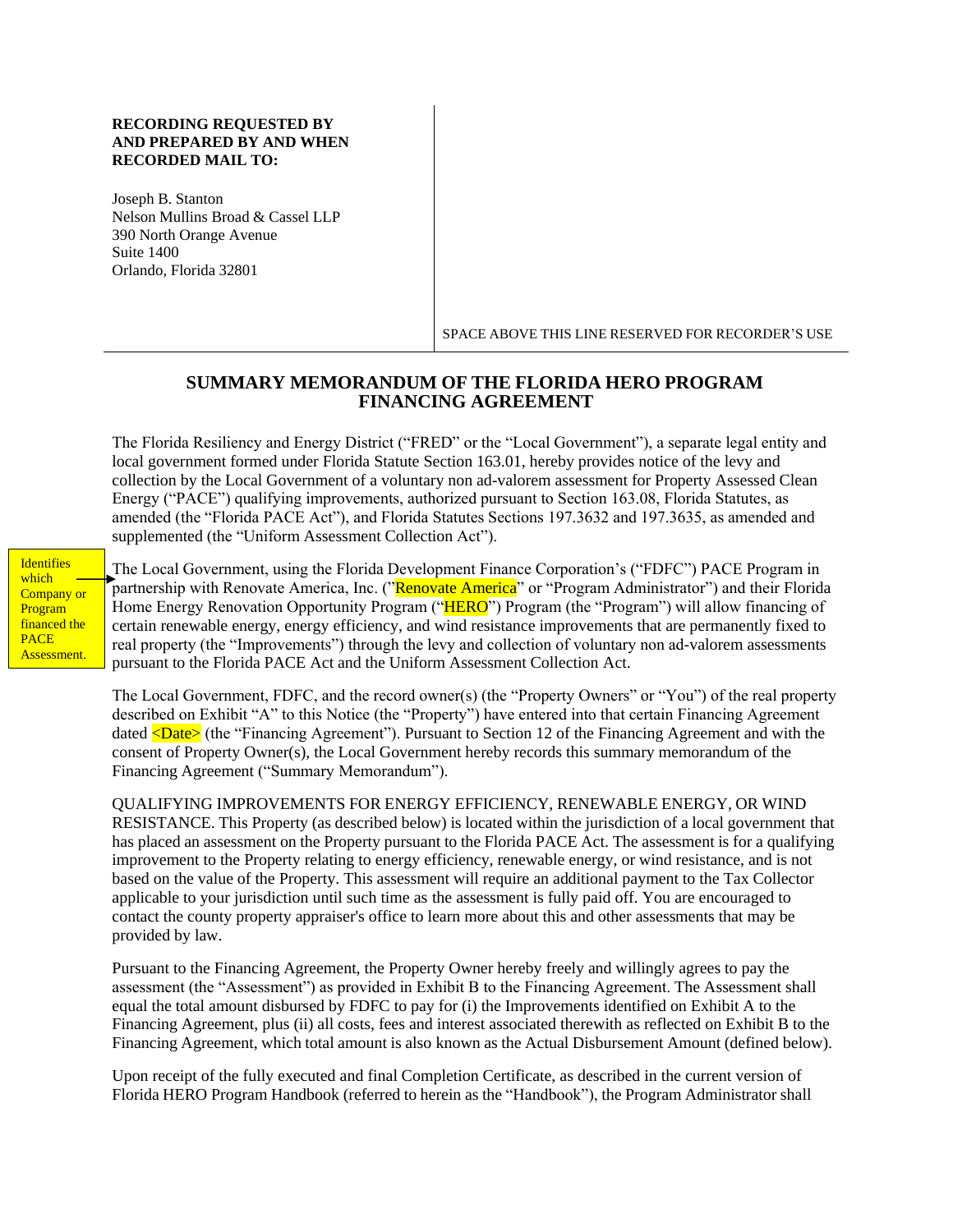calculate and FDFC shall verify and cause the Trustee to disburse payments to those entitled to receive them (the "Actual Disbursement Amount") hereunder subject to such revisions as are agreed to pursuant to the Financing Agreement and subject to any Addendum to the Financing Agreement provided for under the Financing Agreement agreed to and executed by the parties hereto. The Property Owner shall comply with all requirements for contracting for the installation of the Improvements as required in the Financing Agreement and shall deliver such Completion Certificates as are provided for in the Financing Agreement. The FDFC and the Program Administrator shall comply with all disbursement and recording requirements provided for in the Financing Agreement.

NOTICE IS FURTHER GIVEN that the Assessment shall constitute a lien of equal dignity to county taxes and assessments from the date of recordation against the Property until they are paid. The Assessment shall have the lien priority as set forth in the Florida PACE Act, and shall be collected, secured and enforced through the Uniform Assessment Collection Act in the same manner and at the same time as general taxes and other special assessments of the city or county on real property, that could result in the sale of the Property for payment of the delinquent installments, and all penalties, and interest. Notwithstanding the foregoing, a delinquency shall not accelerate the remaining outstanding balance of the Assessment or the expiration of the Financing Agreement under the next paragraph below.

Except as otherwise set forth herein or in the Financing Agreement, the Financing Agreement shall expire upon (i) the final Assessment payment as provided in the Financing Agreement or (ii) a full prepayment of the entire balance of the Assessment, provided that such prepayment is meant to be permanent and the party who is then the Property Owner does not execute a document confirming the assumption and continuation of the Financing Agreement and the Assessment.

The Financing Agreement establishes rights and obligations that are for the benefit of the Property and, therefore, such rights and obligations run with the Property pursuant to the Florida PACE Act. If the Property is subdivided while the Assessment remains unpaid, the Assessment will be assigned to the newly-created parcel as provided in the Financing Agreement. The Program does not impose limitations or restrictions on the transfer of the Property and Assessment to a new homeowner.

The Financing Agreement sets forth the maximum principal amount that can be financed, the estimated interest rate on the Assessment, and the estimated amount payable annually on the Assessment. Pursuant to Section 12 of the Financing Agreement, the parties agreed that all such amounts would be finalized in this Summary Memorandum.

**The Property is subject to an Assessment levied against the Property in the total financed amount of \$0000.00** as is set forth in the Final Payment Summary to be provided to Property Owner.

The specific contact information for the Program Administrator and more information regarding the non advalorem assessment may be obtained from the Program Administrator at Renovate America, Inc.; 16409 W. Bernardo Drive; San Diego, CA, 92127.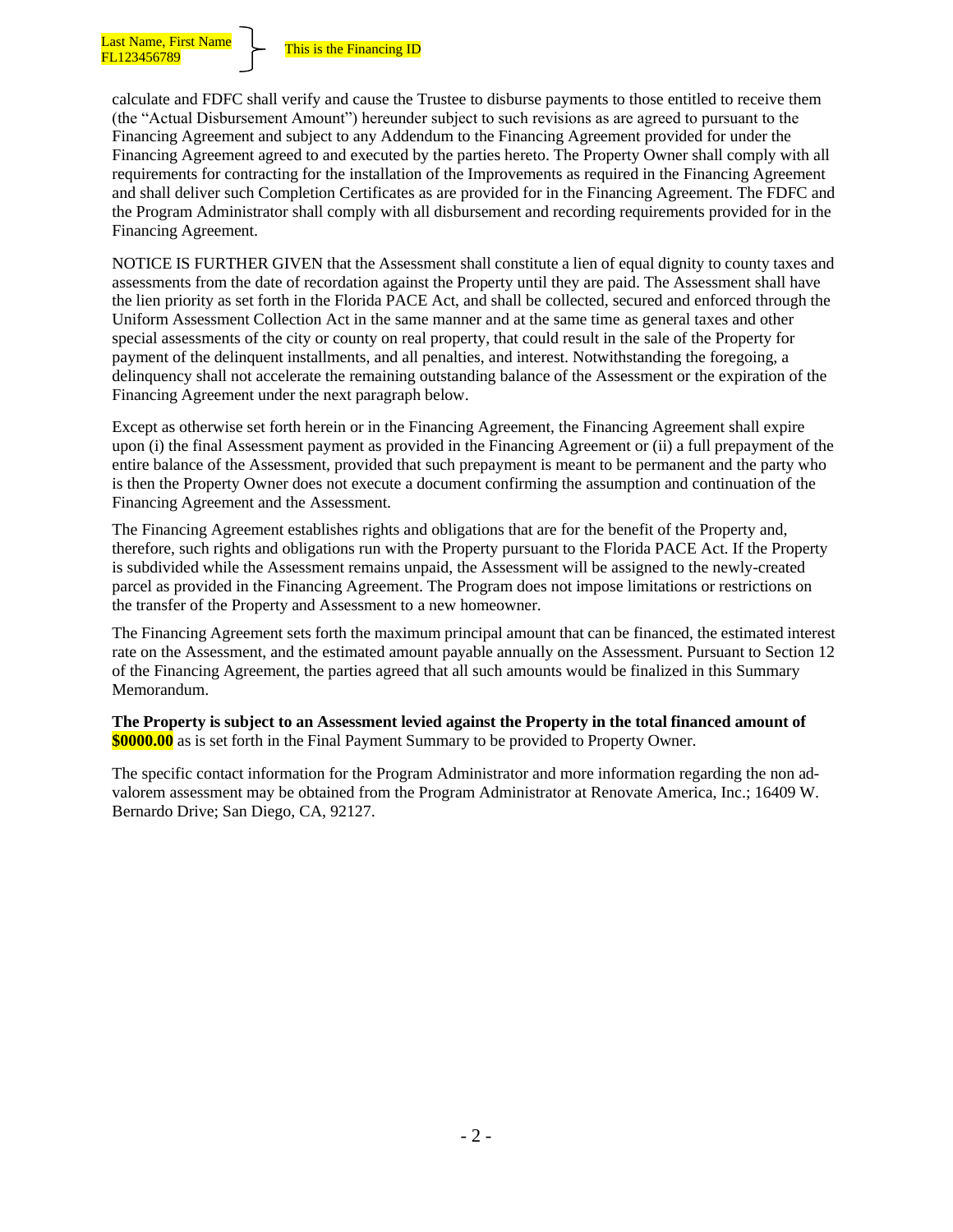**IN WITNESS WHEREOF,** Florida Development Finance Corporation has caused this Summary Memorandum to be executed by and on behalf of the FDFC by the authorized signatory identified below.

**Florida Development Finance Corporation**: Executive Director and/or his or her designee:

Name *(Please Print)*

**FDFC**: Signature Date of Execution by **FDFC**:

A notary public or other officer completing this certificate verifies only the identity of the individual who signed the document to which this certificate is attached, and not the truthfulness, accuracy, or validity of that document.

| <b>STATE OF FLORIDA</b><br>COUNTY OF       |                                                                                                                                                                                                                                                                                                                |
|--------------------------------------------|----------------------------------------------------------------------------------------------------------------------------------------------------------------------------------------------------------------------------------------------------------------------------------------------------------------|
| the person acted, executed the instrument. | proved to me on the basis of satisfactory evidence to be the person whose name is subscribed to the<br>within instrument and acknowledged to me that he/she executed the same in his/her authorized<br>capacity, and that by his/her signature on the instrument the person or the entity upon behalf of which |
| paragraph is true and correct.             | I certify under PENALTY OF PERJURY under the laws of the State of Florida that the foregoing                                                                                                                                                                                                                   |
| WITNESS my hand and official seal.         |                                                                                                                                                                                                                                                                                                                |
|                                            |                                                                                                                                                                                                                                                                                                                |
| Signature                                  | (This area for official notarial)<br>seal)                                                                                                                                                                                                                                                                     |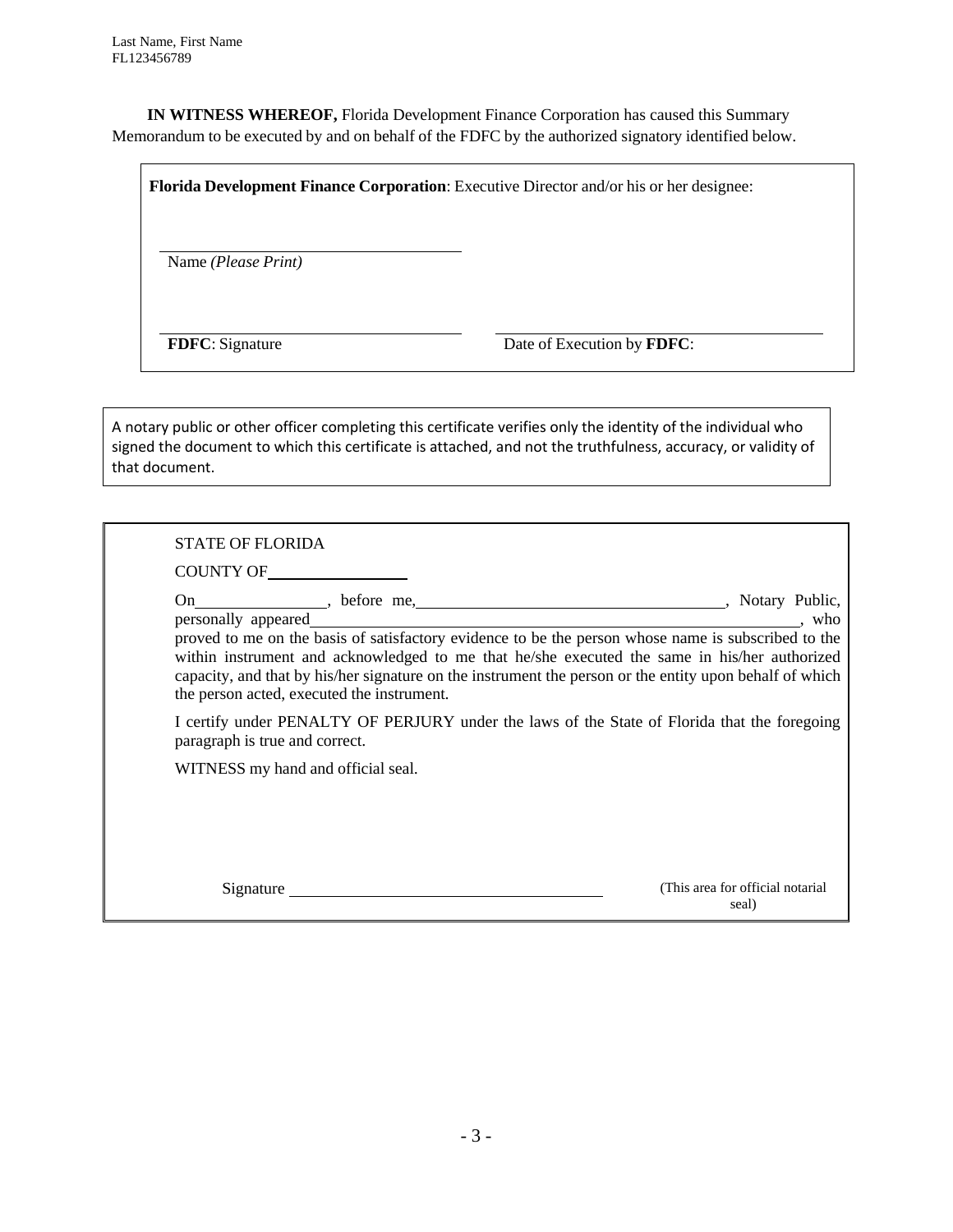**IN WITNESS WHEREOF,** the Florida Resiliency and Energy District has caused this Summary Memorandum to be executed by and on behalf of the Florida Resiliency and Energy District by the authorized signatory identified below.

| Florida Resiliency and Energy District ("FRED") Executive Director and/or his or her designee: |                           |  |  |  |
|------------------------------------------------------------------------------------------------|---------------------------|--|--|--|
| Name (Please Print)                                                                            |                           |  |  |  |
| <b>FRED</b> Signature                                                                          | Date of Execution by FRED |  |  |  |

A notary public or other officer completing this certificate verifies only the identity of the individual who signed the document to which this certificate is attached, and not the truthfulness, accuracy, or validity of that document.

| <b>STATE OF FLORIDA</b> |                                                                                                                                |                                                                                                                                                                                                                                                                                                                                                |  |  |
|-------------------------|--------------------------------------------------------------------------------------------------------------------------------|------------------------------------------------------------------------------------------------------------------------------------------------------------------------------------------------------------------------------------------------------------------------------------------------------------------------------------------------|--|--|
|                         |                                                                                                                                |                                                                                                                                                                                                                                                                                                                                                |  |  |
|                         | the person acted, executed the instrument.                                                                                     | personally appeared<br>proved to me on the basis of satisfactory evidence to be the person whose name is subscribed to the<br>, who<br>within instrument and acknowledged to me that he/she executed the same in his/her authorized<br>capacity, and that by his/her signature on the instrument the person or the entity upon behalf of which |  |  |
|                         | I certify under PENALTY OF PERJURY under the laws of the State of Florida that the foregoing<br>paragraph is true and correct. |                                                                                                                                                                                                                                                                                                                                                |  |  |
|                         | WITNESS my hand and official seal.                                                                                             |                                                                                                                                                                                                                                                                                                                                                |  |  |
|                         |                                                                                                                                |                                                                                                                                                                                                                                                                                                                                                |  |  |
|                         | Signature                                                                                                                      | (This area for official notarial)<br>seal)                                                                                                                                                                                                                                                                                                     |  |  |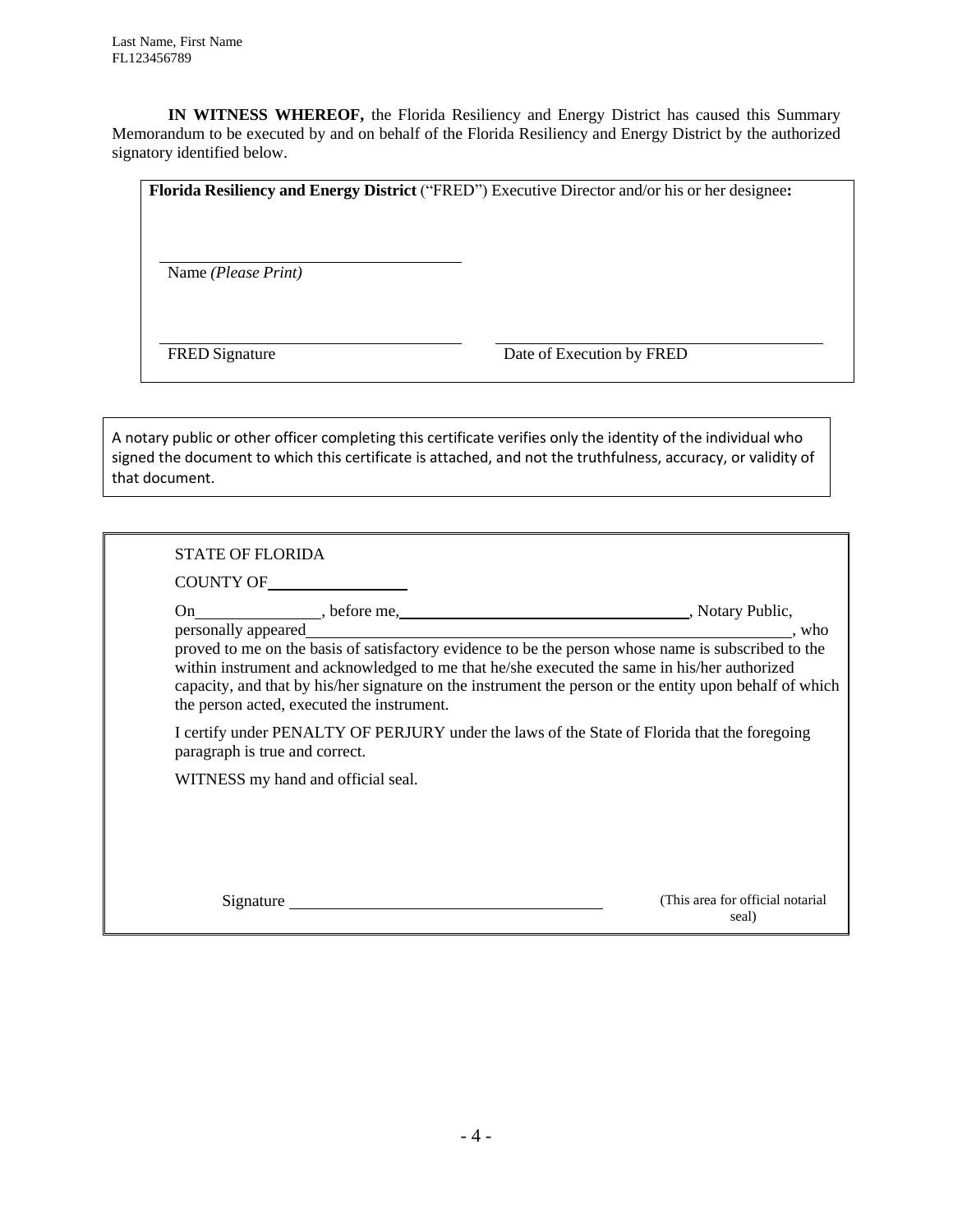Last Name, First Name FL123456789

### **EXHIBIT "A"**

#### **IDENTIFICATION OF PROPERTY OWNERS AND PROPERTY DESCRIPTION**

**Record Owner(s) Names:** First Name Last Name

**Address:** Street Address, City, State, Zip

**Parcel Number** <Parcel Number>

**County:** <County Name>

**Legal Description:**

<Legal description>